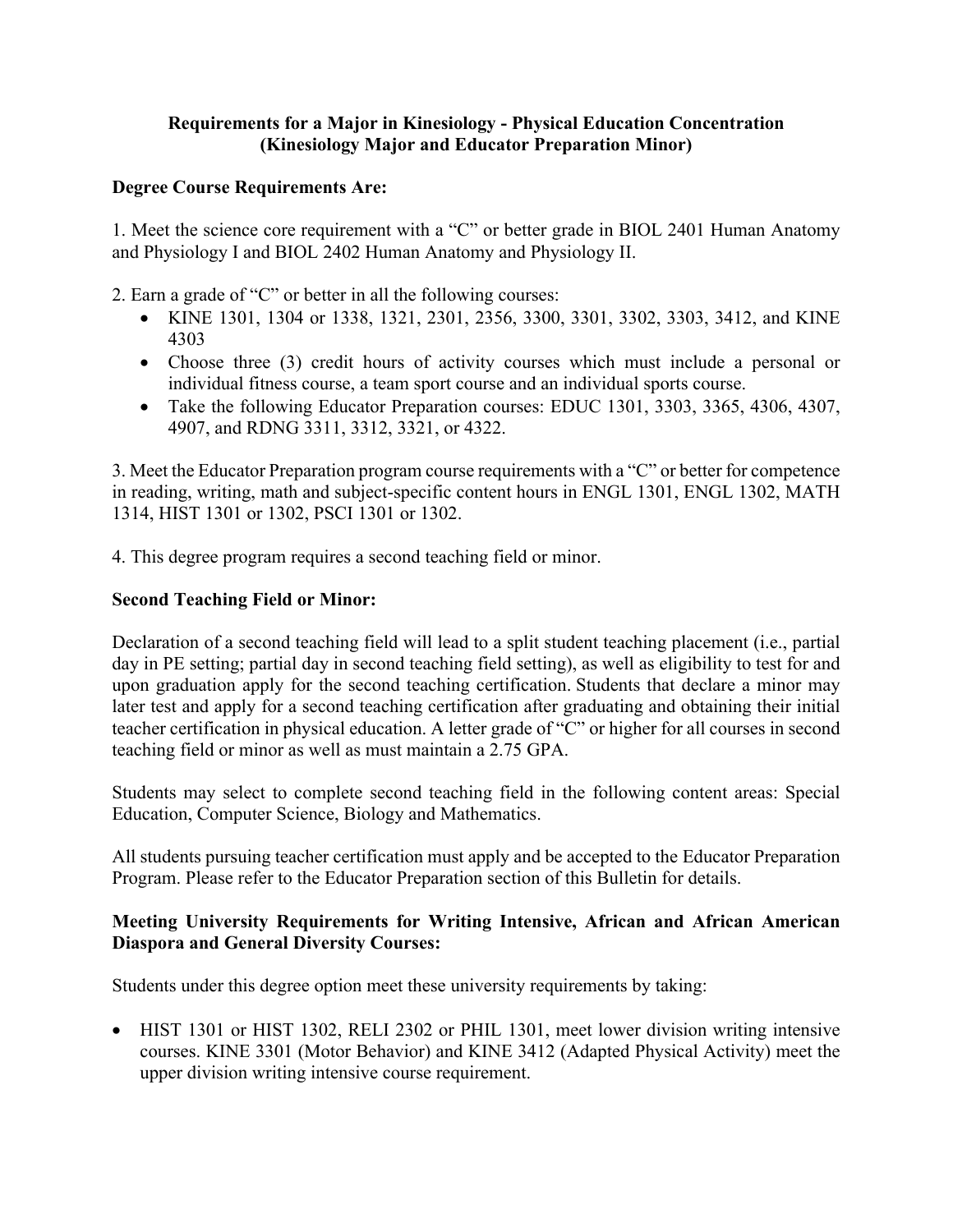- Students can take ENGL 2304 (Introduction to African American Literature) to fulfill both the literature and African/African American diaspora course requirement or a course in their second teaching field selection to meet this requirement.
- KINE 3412 meet the general diversity course requirement for degree completion.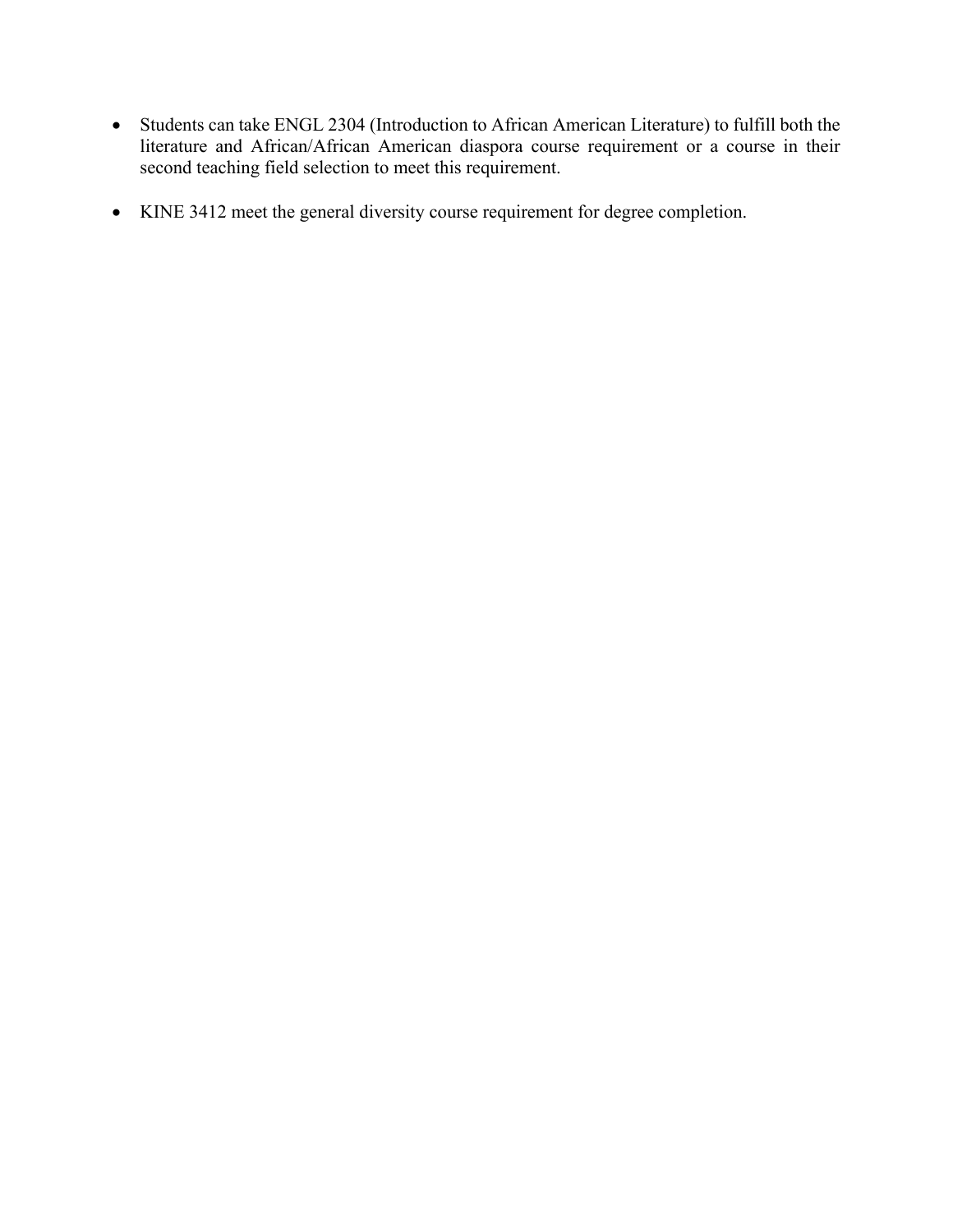## **A SUGGESTED COURSE SEQUENCE FOR THE B.A. KINESIOLOGY MAJOR PHYSICAL EDUCATION CONCENTRATION** (WITH SECOND CONTENT AREA/MINOR/ELECTIVE COURSEWORK)

|                    |         |                                         | Y LAK 1           |                    |         |                                 |                 |
|--------------------|---------|-----------------------------------------|-------------------|--------------------|---------|---------------------------------|-----------------|
|                    |         | <b>FALL</b>                             |                   |                    |         | <b>SPRING</b>                   |                 |
| <b>UNIV</b>        | 1101    | Freshman Seminar I                      | 1                 | <b>UNIV</b>        | 1102    | Freshman Seminar II             | 1               |
| <b>ENGL</b>        | 1301    | Intro to College Composition            | 3                 | <b>ENGL</b>        | 1302    | College Rhetoric &              | 3               |
|                    |         |                                         |                   |                    |         | Composition                     |                 |
| <b>KINE</b>        | 1301    | Foundations of Kinesiology              | 3                 | <b>COMM</b>        | 1315    | Public Speaking                 | 3               |
| <b>KINE</b>        | 1304 or | Health and Wellness or                  | 3                 | <b>MATH</b>        | 1314    | College Algebra                 | 3               |
|                    | 1338    | Concepts of Physical Fitness            |                   |                    |         |                                 |                 |
| COSC               | 1300    | Introduction to Computers               | 3                 | <b>PSCI</b>        | 1301 or | American Government (Federal    | 3               |
|                    |         |                                         |                   |                    | 1302    | or State and Local)             |                 |
|                    |         | Foreign Language I                      | 3                 |                    |         | Foreign Language II             | 3               |
| <b>KINE</b>        |         | <b>Activity Course</b>                  | $\mathbf{1}$      |                    |         |                                 |                 |
| <b>Total Hours</b> |         |                                         | $\overline{17}$   | <b>Total Hours</b> |         |                                 | 16              |
|                    |         |                                         |                   |                    |         |                                 |                 |
|                    |         |                                         | <b>YEAR 2</b>     |                    |         |                                 |                 |
|                    |         | <b>FALL</b>                             |                   |                    |         | <b>SPRING</b>                   |                 |
|                    |         |                                         |                   |                    |         |                                 |                 |
| <b>KINE</b>        |         | <b>Activity Course</b>                  | 1                 | <b>KINE</b>        |         | <b>Activity Course</b>          | 1               |
| <b>BIOL</b>        | 2401    | Human Anatomy and                       | 4                 | <b>BIOL</b>        | 2402    | Human Anatomy and               | 4               |
|                    |         | Physiology I                            |                   |                    |         | Physiology II                   |                 |
|                    |         | Fine Arts Core                          | 3                 | <b>KINE</b>        | 1321    | Coaching Education              | 3               |
| <b>KINE</b>        | 2301    | Developmentally Appropriate             | 3                 | <b>EDUC</b>        | 1301    | Introduction to the Teaching    | 3               |
|                    |         | Activities                              |                   |                    |         | Profession                      |                 |
|                    |         | <b>Selected Minor Course</b>            | 3                 |                    |         | Ethics/Religion Core (LL WI)    | 3               |
| <b>HIST</b>        | 1301 or | U.S. History I or                       | 3                 |                    |         | Selected Minor Course           | 3               |
|                    | 1302    | U.S. History II (LL WI)                 |                   |                    |         |                                 |                 |
| <b>Total Hours</b> |         |                                         | 17                | <b>Total Hours</b> |         |                                 | 17              |
|                    |         |                                         |                   |                    |         |                                 |                 |
|                    |         |                                         | YEAR <sub>3</sub> |                    |         |                                 |                 |
|                    |         | <b>FALL</b>                             |                   |                    |         | <b>SPRING</b>                   |                 |
| <b>EDUC</b>        | 3303    | Instruction in a Multicultural          | 3                 | <b>RDNG</b>        | 3321    | Language Arts Across            | 3               |
|                    |         | Society (Beh Sci)                       |                   |                    |         | Curriculum                      |                 |
| <b>ENGL</b>        |         | Literature                              | 3                 | <b>EDUC</b>        | 4306    | Assessment and Differentiation  | 3               |
|                    |         |                                         |                   |                    |         | of Instruction                  |                 |
| <b>KINE</b>        | 3300    | <b>Tests and Measurements</b>           | 3                 | <b>KINE</b>        | 2356    | Care & Prevention of Athletic   | 3               |
|                    |         |                                         |                   |                    |         | Injuries                        |                 |
| <b>KINE</b>        | 3302    | Physiology of Exercise                  | 3                 | <b>KINE</b>        | 3303    | <b>Biomechanics</b>             | 3               |
|                    |         | Selected Minor Course                   | 3                 |                    |         | Selected Minor Course           | 3               |
| <b>Total Hours</b> |         |                                         | $\overline{15}$   | <b>Total Hours</b> |         |                                 | $\overline{15}$ |
|                    |         |                                         |                   |                    |         |                                 |                 |
|                    |         |                                         | <b>YEAR 4</b>     |                    |         |                                 |                 |
|                    |         | <b>FALL</b>                             |                   |                    |         | <b>SPRING</b>                   |                 |
| <b>EDUC</b>        | 3365    | K-12 Content Knowledge &                | 3                 | <b>EDUC</b>        | 4307    | <b>Student Teaching Seminar</b> | 3               |
|                    |         | Skills w/Cert Exam Prep                 |                   |                    |         |                                 |                 |
| <b>KINE</b>        | 4303    | Theory & Methods of PE (UL              | 3                 | <b>EDUC</b>        | 4907    | <b>Student Teaching Field</b>   | 9               |
|                    |         | WI)                                     |                   |                    |         |                                 |                 |
| <b>KINE</b>        | 3301    | Motor Behavior (UL WI)                  | 3                 |                    |         |                                 |                 |
|                    | 3412    |                                         | 4                 |                    |         |                                 |                 |
| <b>KINE</b>        |         | Adapted Physical Activity (UL           |                   |                    |         |                                 |                 |
|                    |         | WI, GD)<br><b>Selected Minor Course</b> |                   |                    |         |                                 |                 |
|                    |         |                                         | 3                 |                    |         |                                 |                 |
| <b>Total Hours</b> |         |                                         | 16                | <b>Total Hours</b> |         |                                 | 12              |

**YEAR 1**

Note: Education majors may test out of COSC 1300 and satisfy computer requirement by taking EDUC 2302.